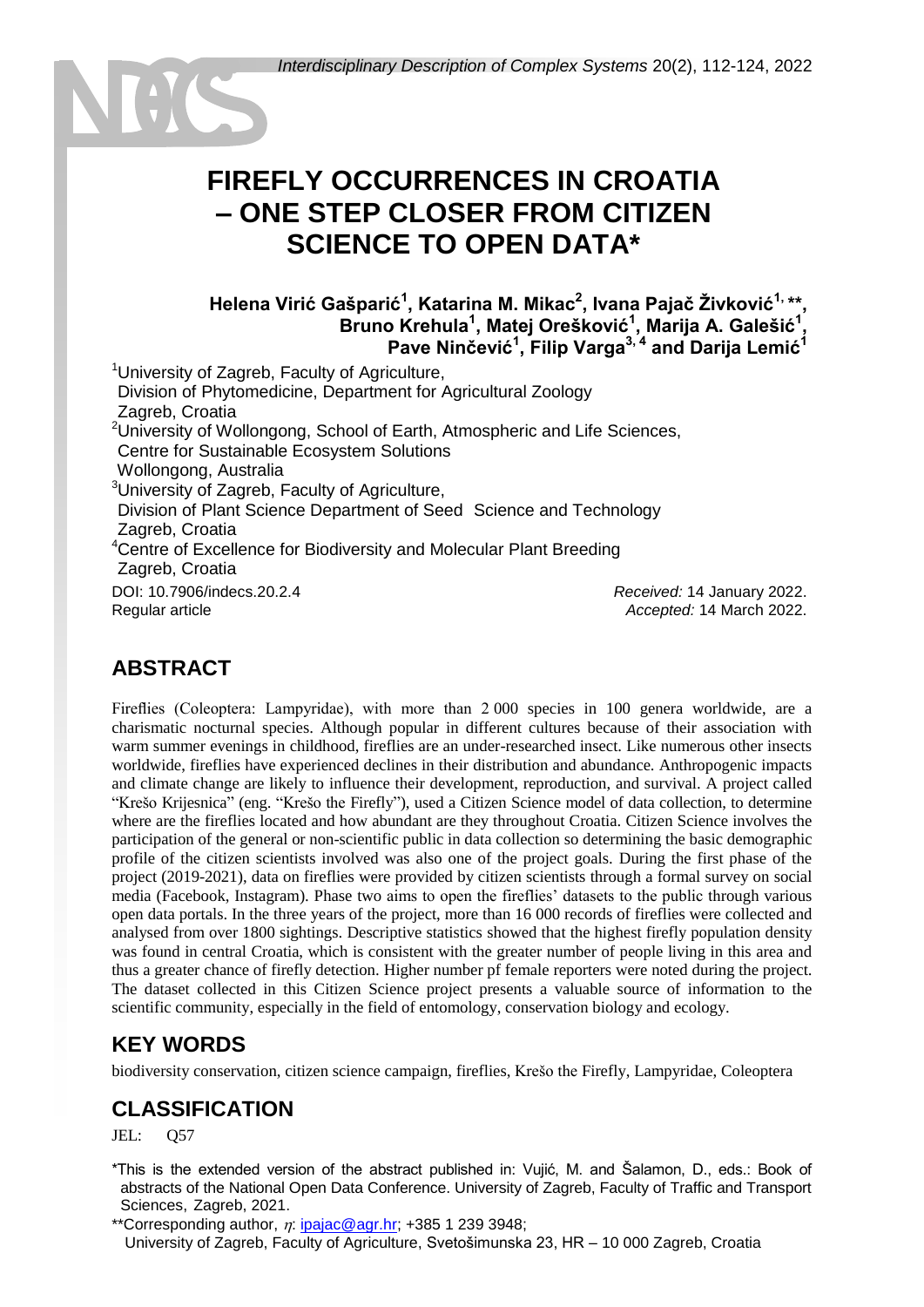## **INTRODUCTION**

Insects are among the groups of organisms most likely to be affected by anthropogenic impacts and climate change, because of the direct influence these factors have on their development, reproduction, and survival [1-3]. Fireflies (Coleoptera: Lampyridae) are among the most charismatic of all insects, and their spectacular courtship lit flights have inspired ordinary citizens, artists, poets and scientists alike. With more than 2 000 species in 100 genera, the worldwide diversity of lampyrids is impressive and includes both diurnal and nocturnal species [4-6]. They are true beetles that exhibit a distinct sexual dimorphism. For example, in *Lamprohiza splendidula* L. males are winged and fly while females mostly have only wing stumps incapable of flying [7]. Light organs are located on the underside of the body and light organ patterns differ depending on sex (Fig. 1). Fireflies, like numerous other insects, have experienced declines in their distribution and abundance worldwide [8]. Although they are widely known in society, especially due to the folkloric legends and association with warm summer evenings in childhood, fireflies continue to be loved and appreciated, despite it being an under-researched insect from a scientific viewpoint worldwide. Courtship in European lampyrids is simple and involves bioluminescent displays in which flying males are attracted to sedentary females that emit an uninterrupted bioluminescent glow [8]. Once females have mated, they generally cease to glow [8]. Both males and females of lampyrids are active for about an hour after sunset or until mating ends. There is variation in the glow patterns (i.e., continuous or intermittent) of *Lampyris,*  Geoffroy, 1762 species males, with variation noted within species depending on the pattern and timing of display [9].



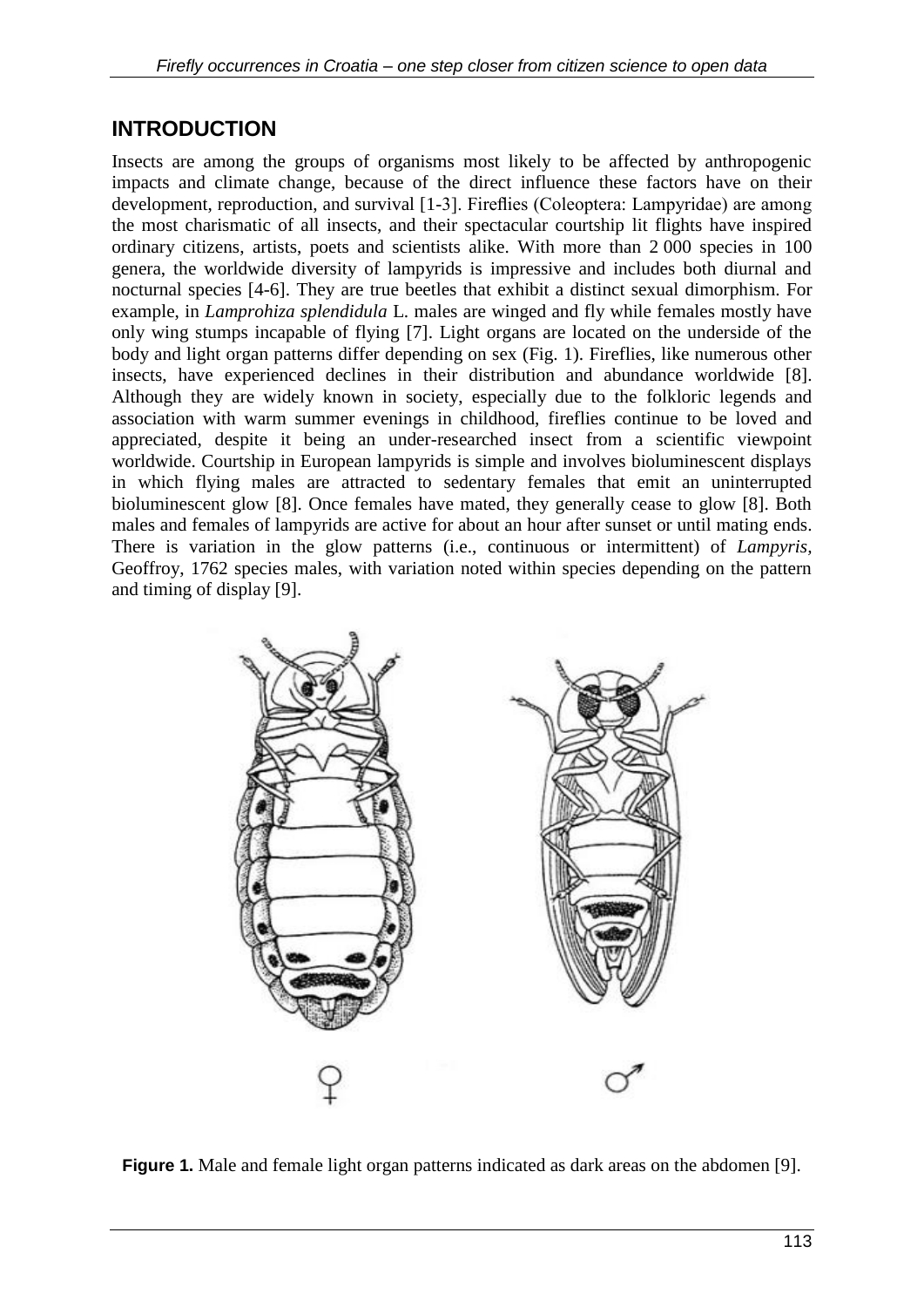### **FIREFLY SPECIES OVERVIEW**

Currently, 64 species of fireflies are known to occur in continental Europe [9; p.164-165]. The Catalogue of Palaearctic Coleoptera [10] mentions the occurrence of eight species of lampyrids in Croatia: *Lampyris germariensis* Jacquelin du Val, 1860; *Lampyris noctiluca* Linnaeus, 1767; *Lampyris zenkeri* Germar, 1817; *Lamprohiza germari* Küster, 1844; *Lamprohiza splendidula* Linnaeus, 1767; *Phosphaenus hemipterus* Geoffroy, 1762; *Luciola italica* Linnaeus, 1767 and *Luciola lusitanica* Charpentier, 1825. Voucher specimens of the listed species are found in the Croatian Natural History Museum in Zagreb and are part of the collections of Đ. Koča, I. Novak, P. Novak, R. Weingartner, R. Mikšić, K. I. Igalfy, V. Redenšek and F. Perović. To date, there are no empirical data in Croatia, as no official surveys have been conducted or published for species present, and there is no checklist of Croatian lampyrids. Only recently have European Lampyridae experts gained access to these collections and reviewed them for accuracy according to current taxonomic standards and naming conventions [11-13].

Detailed empirical data on lampyrids in Europe are limited to a few recent studies detailing the basic biology and ecology of even the most common fireflies, primarily by a few notable authors in the field (e.g. [10, 14] and more recently [9, 11-13, 15-18]. Moreover, there is a lack of information on the distribution and species diversity of lampyrids not only for Croatia, but for the whole of southeastern Europe [11]. According to De Cock [9], four species of lampyrids are most common and widespread in Europe: *L*. *noctiluca*, *L*. *splendidula*, *P*. *hemipterus*, and *L*. *lusitanica*. Therefore, it is reasonable to assume that these species are also the most common in Croatia.

### **CITIZEN SCIENCE PROJECT AND INITIATIVE "KREŠO THE FIREFLY"**

Citizen science (CS) has become a popular means to address large scale scientific questions because it allows for the collection of basic scientific data that an individual or small group of scientists would not be able to conduct due to limited research funds, time, and personnel. CS is the participation of the public in scientific data collection on a particular topic with a specific goal [19]. CS is a popular means of not only informing the general, non-scientific public about important issues in science, but also educating the public and generating data and new knowledge without the usual high costs associated with conducting primary research, e.g. [20]. Well-known citizen science campaigns in entomology include the studies of Pocock and Evans [21], Kampen et al. [22] and Dennis et al. [23]. For fireflies in Europe, there are a number of successful citizen science campaigns targeting firefly's occurrences in Spain [16], Portugal [18] and Italy [24]. The data retained by the researchers and presented in scientific papers addresses the basic ecology of fireflies and provide information on the distribution and abundance of various European firefly species.

It is suspected that most emerging issues in biodiversity conservation is caused by new biological and digital technologies, new pollutants, and invasive species, climate change and potential human responses to it [25]. Light pollution affects the reproduction and migration of insects, amphibians, fish, birds, bats, and other animals, and can disrupt plants by distorting their natural day-night cycle [26]. Also, there is a growing awareness of light pollution, presence of artificial (anthropogenic) light, that is known to harm nocturnal species [27]. Over 30 % of all vertebrates and more than 60 % of all invertebrates in the world's biodiversity are nocturnal species. Artificial light threatens biodiversity by altering the nocturnal behaviour of organisms, such as insects attracted to streetlights. In Germany, each streetlight kills about 6.8 million insects every night in summer [26]. Fireflies live in damp and warm places, such as forested lakes, rivers or wetlands, by the sea or forest paths. Habitat loss has always been highlighted as one of the major threats, especially as a consequence of deforestation and urban expansion [28, 29]. Sexual communication in fireflies involves the emission and perception of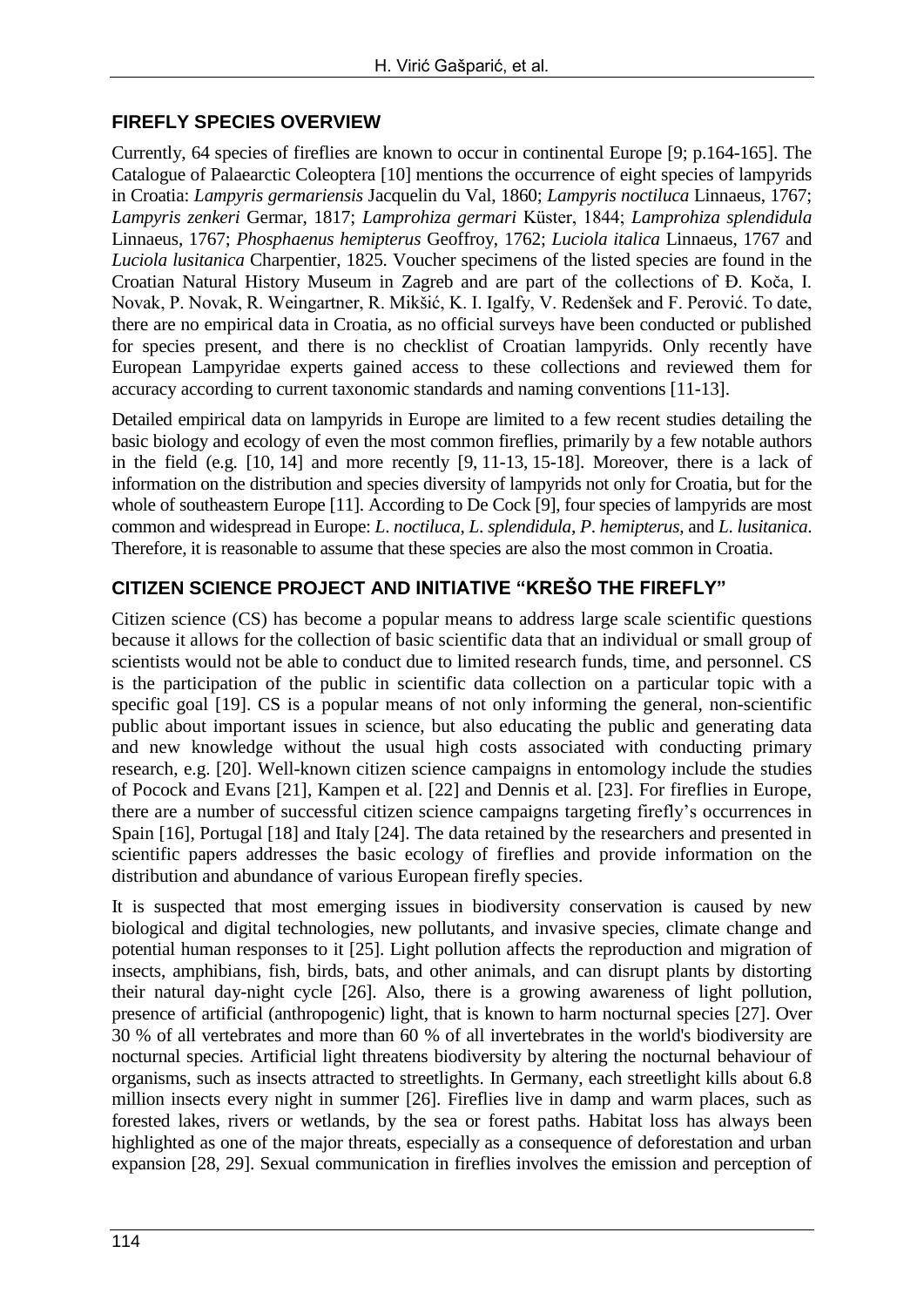the combination of bioluminescent cues and/or pheromones and is finely tuned depending on the species, environment, and time of day in which they occur [30, 31]. It is known that artificial light makes it difficult for fireflies to communicate and thus reduces the chances of mating, which affects future generations of fireflies [27].

Concerned students and scientists of University of Zagreb Faculty of Agriculture (Croatia) and University of Wollongong (Australia) launched a citizen science initiative called "Krešo the Firefly". The aim of the campaign was to collect as much data as possible to answer three specific questions about Lampyrids in Croatia: i) where are they located; ii) how abundant are they throughout Croatia and iii) what is the basic demographic profile of the citizen scientists.

### **FROM CITIZEN SCIENCE TO OPEN DATA**

The concept of open data has started to become more and more prevalent in both government and private sector context, but also in science and citizen initiatives. In the last 10-15 years a number of open data initiatives have been launched with the aim of increasing the efficiency and transparency of governments, solving simple questions raised by citizens and local communities to name a few [32]. Open data should adhere to several principles in order to be considered open such as being complete, accessible in machine-readable format, license-free and free of charge [33, 34].

As principles of open data are being introduced into the Croatian scientific community [35] and public institutions and government departments [36], this presents an opportunity for increasing the availability and reuse of occurrence data of fireflies. To be able to analyse the datasets generated in the project, making the data available open, accessible and in machinereadable formats would increase usability of the collected data as well as assist scientists, natural resource managers and policy makers protect and restore firefly diversity in Croatia. As stated by Bonney et al. [37] those who seek to build capacity in the citizen science field can help by developing and improving open-source data management technologies to those already available in other fields of science.

There are some data on fireflies' form various publishers, e.g. [38-44] available in the Global Biodiversity Information Facility (GBIF), an international network and data infrastructure funded by the world's governments. Its goal is to provide open access to data on all species of life on Earth. Of Lampyridae species, there are a total of 34 records on the territory of Croatia, Austria, Slovenia and Bosnia and Herzegovina, including *L. noctiluca* (24), *L. zenkeri* (5), *L. germariensis* (2) and three unidentified species. The base of records presented on GBIF shows either human observations, occurrences or preservation/material specimens. No data are available on the number of fireflies in a given area or on the individual who made the taxonomic identification [45].

## **METHODOLOGY**

### **DATA COLLECTION AND PROCESSING**

The model for the development and implementation of a CS project was developed by a group of individuals with expertise in education, entomology, population biology, conservation biology, and information science. In order to involve as many people in Croatia as possible project pages were opened in social media (http://www.facebook.com/kreso.krijesnice.5, https://instagram.com/kresokrijesnica). In addition to social media, the public was also informed of the project through newspaper articles, radio broadcasts and television programmes and interviews (examples provided in Appendices A and B). Through the Croatian news agency Hina, the call for citizen participation was distributed to all media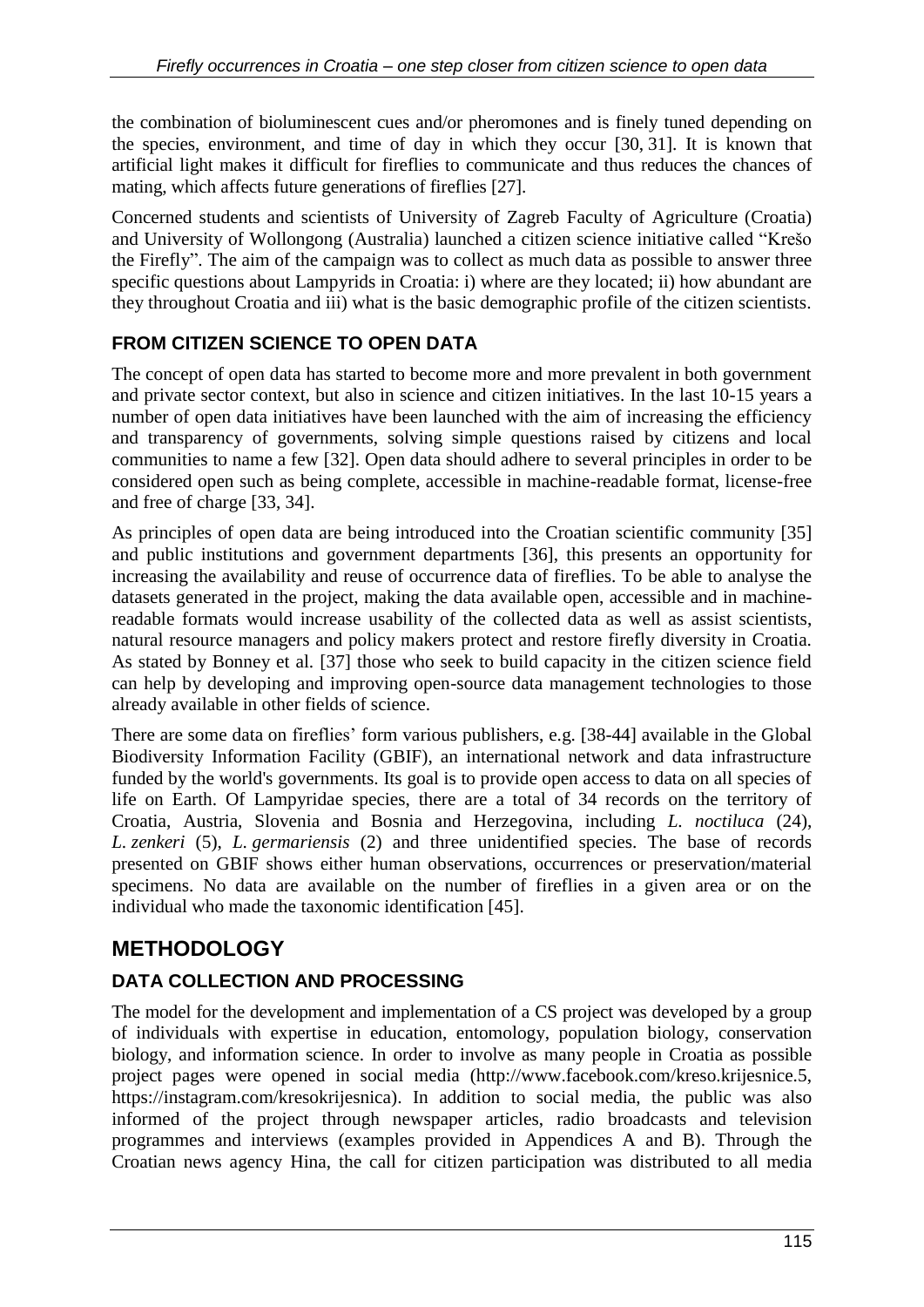agencies. Also, a simple paper flyer (Appendix C) was used to advertise the project, this flyer was dropped in public places in dozens of Croatian cities.

Phase one of the project was conducted in Croatia between 2019 and 2021. The data on fireflies were provided by citizen scientists through a formal survey on Facebook and Instagram, based on sightings and records of date, location, and number of individuals and associated lampyrid data (pictures and videos). Effort and intensity for the media campaign was equal in all of the years of the project. Phase two aims to open the fireflies' datasets to the public through open data sources such as BIOLOGER, interactive free content platform aimed at collecting and digitizing knowledge about biodiversity in Eastern Europe (https://bdj.pensoft.net/article/53014) for reuse as well as to automate the process of data collection using mobile apps.

### **DESCRIPTIVE ANALYSIS**

Descriptive statistics on collected data was performed using R, a free software environment for statistical analyses [46]. Geographic maps were produced using QGIS v 3.10.7 [47].

## **RESULTS**

During all three years of "Krešo the Firefly" over 16 000 fireflies located all over Croatia were observed by more than 1 520 citizen scientists involved in the project. In 2019, over 1100 records with 10 421 fireflies and over 470 photos were collected. In 2020 and 2021, the number of sightings was lower due to the COVID-19 pandemic and the earthquake that hit the Capital, Zagreb and Sisak-Moslavina County. More than 500 records were collected and 5 369 fireflies were counted in 2020. The lowest number of reports, just over 180, was in 2021 with 1 606 fireflies recorded.

As shown in Figure 2, the number of fireflies reported ranged from 1 to over 100 per report throughout the project. The lowest number of fireflies per report was one, and this was the most common case (825 reports). The highest number of fireflies per report (over 100) was reported only five times.



**Figure 2.** Number of reports regarding to reported number of fireflies collected in the citizen science campaign "Krešo the Firefly" 2019-2021.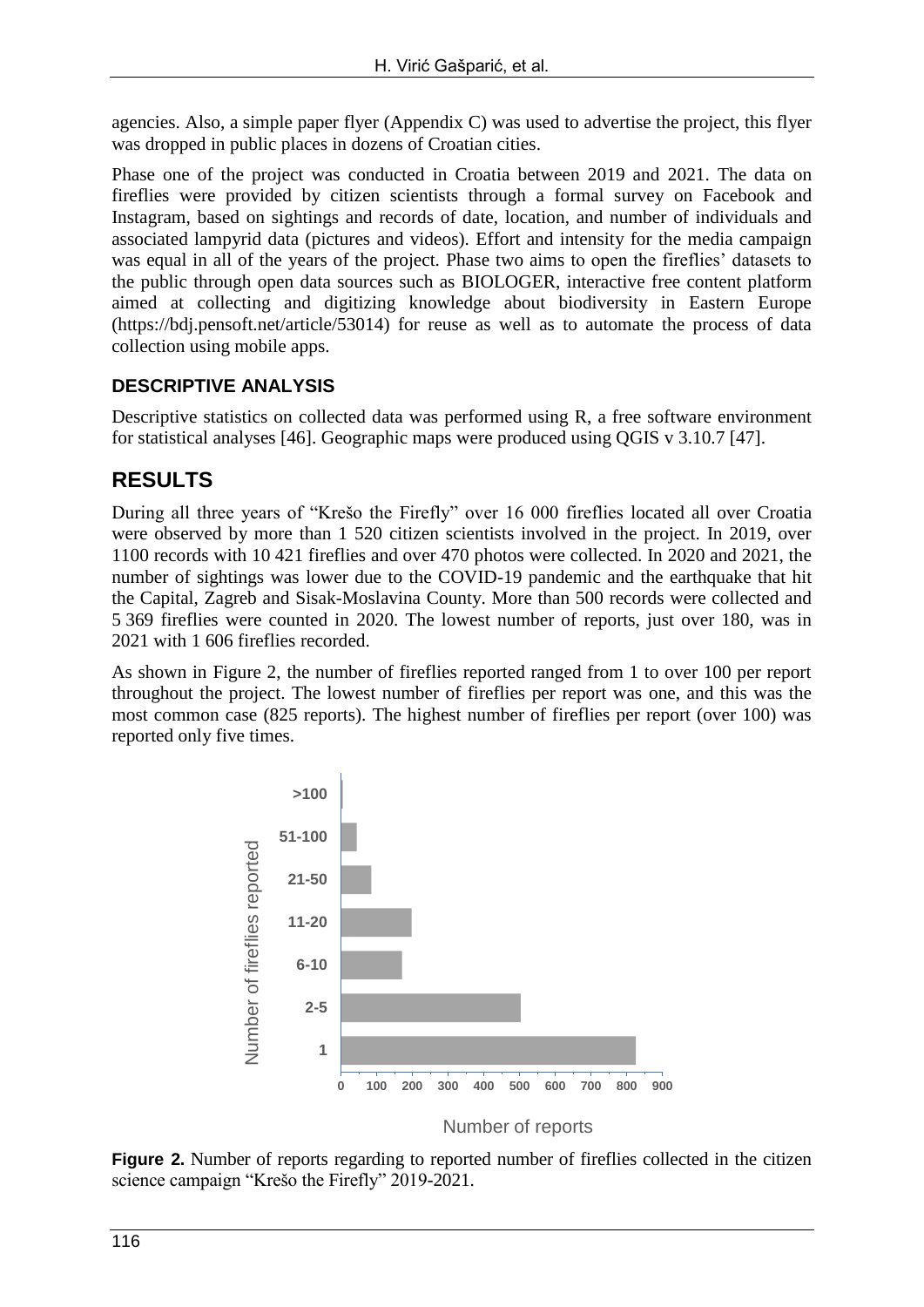Most sightings and reports (Fig. 3) came from central Croatia. Zagreb County, Primorje-Gorski Kotar County and Zadar County had the most reports in all three years of the project. In 2019, there were over 100 notifications from these counties, while in 2020 the number of notifications dropped below 100. In 2021, these same counties were still the most active, but the number of notifications decreased to between 17 and 21. In 2019 and 2020, citizen scientists from 16 other counties were consistently active, reporting between 10 and 100 firefly occurrences. Virovitica-Podravina County and Vukovar-Syrmia County participated with less than 10 reports in the "Krešo the Firefly" project during all three years of the project. The largest number of fireflies (Fig. 4) was reported from central Croatia (capital and Zagreb County, Karlovac County), which is connected with the higher number of reports from these locations. In the other counties, the number of fireflies is similar and varies between



Figure 3. Number of firefly report density sorted by counties of Croatia in period from 2019 to 2021. Counties: I – Zagreb, II – Krapina-Zagorje, III – Sisak-Moslavina, IV – Karlovac, V – Varaždin, VI – Koprivnica-Križevci, VII – Bjelovar-Bilogora, VIII – Primorje-Gorski Kotar, IX – Lika-Senj, X – Virovitica-Podravina, XI – Požega-Slavonia, XII – Brod-Posavina, XIII – Zadar, XIV – Osijek-Baranja, XV – Šibenik-Knin, XVI – Vukovar-Syrmia, XVII – Split-Dalmatia, XVIII – Istria, XIX – Dubrovnik-Neretva, XX – Međimurje, XXI – City of Zagreb.



**Figure 4.** Number of firefly reports (blue line) and number of observed fireflies (light blue column) fireflies collected in the citizen science campaign "Krešo the Firefly" 2019-2021. Counties: Numbers denote Counties as in Figure 3.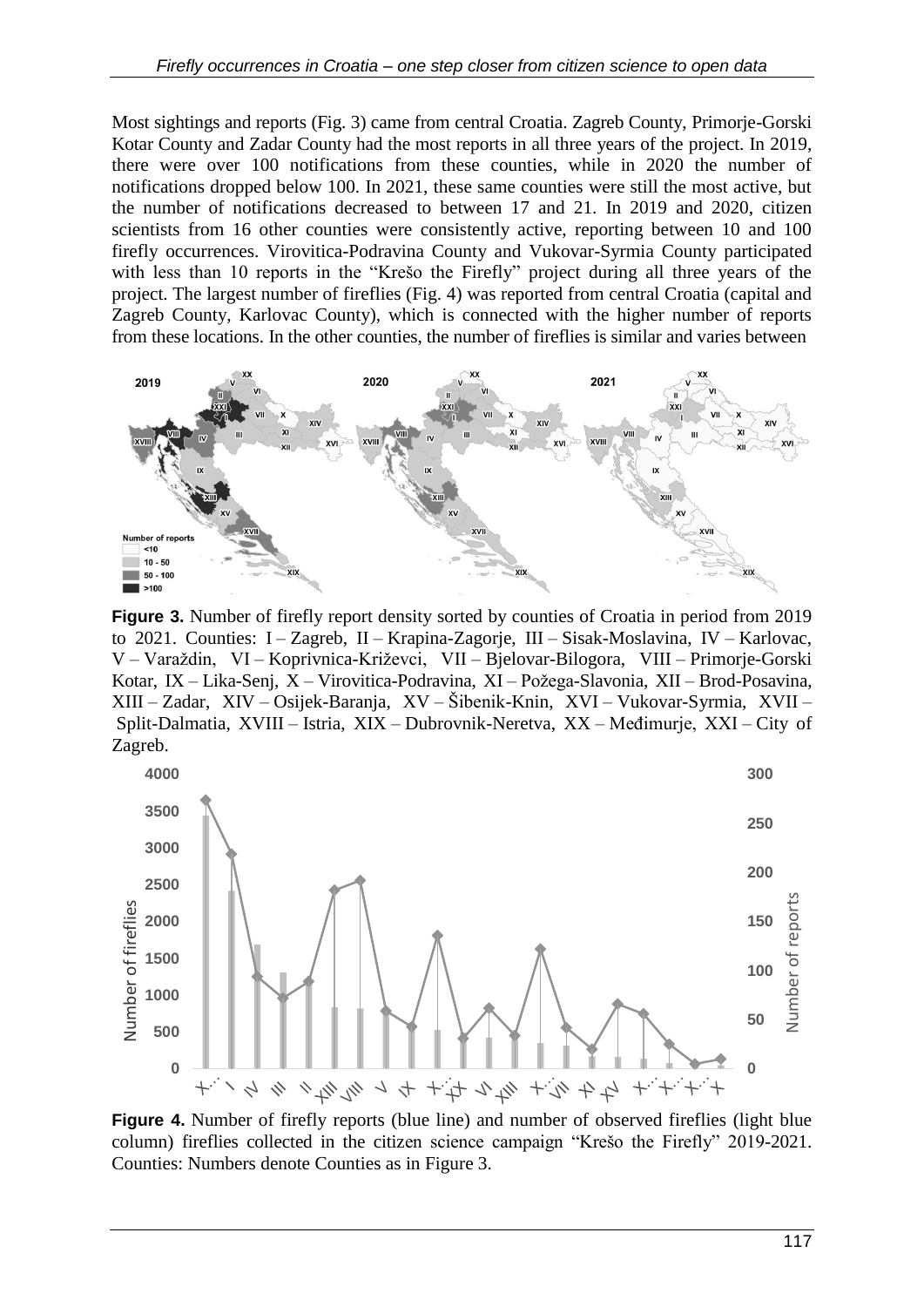500 and 1300 and the number of reports between 70 and 130. On average, there were 1,2 reports per person (or citizen scientist), which means that in most reports a person reported the occurrence of fireflies only once. The maximum number of reports per person was six.

Citizen scientists classified by gender are shown in Figure 5. In all three years, the number of female citizen scientists was significantly higher than the number of male citizen scientists, ranging from 50 % to 100 % of participants. The proportion of male citizen scientists averaged less than 25 % throughout the study period.



**Figure 5.** Percentage of female (light grey) and male (dark grey) citizen scientists who participated in the citizen science campaign "Krešo the Firefly" 2019-2021.

# **DISSCUSION**

Our study documented four different Lampyridae species and their occurrence and abundance throughout Croatia using a CS approach. Such data makes an important contribution to the conservation biology of the species documented, as shown by previous research [48-52]. While GBIF provides only 34 records of Lampyridae species on the territory of Croatia, Austria, Slovenia and Bosnia and Herzegovina [45], we reported a considerable number of firefly occurrences  $(n = 1833)$  for all 21 counties of Croatia over a three-year period. The higher number of reports from central Croatia is consistent with the larger number of people living in this area. In 2020 and 2021, the number of sightings was lower due to the COVID-19 pandemic and the earthquake that hit the Capital, Zagreb and Sisak-Moslavina County. The COVID-19 pandemic was a setback for our project, as the movement of the Croatian population was restricted for a while and media had different focus priorities. The search for fireflies was not a priority for most people at the time. Nevertheless, we received positive feedback from several citizen scientists that this activity helped them feel better, be active in the fresh air and be useful in such unfortunate times. The same positive effect of participating in CS and feeling like they are contributing to society as a whole was also noted by Holden [53]. According to Groffman at al. [54] most CS projects are generally considered necessary to raise awareness of environmental issues, democratize science, and (re)establish trust between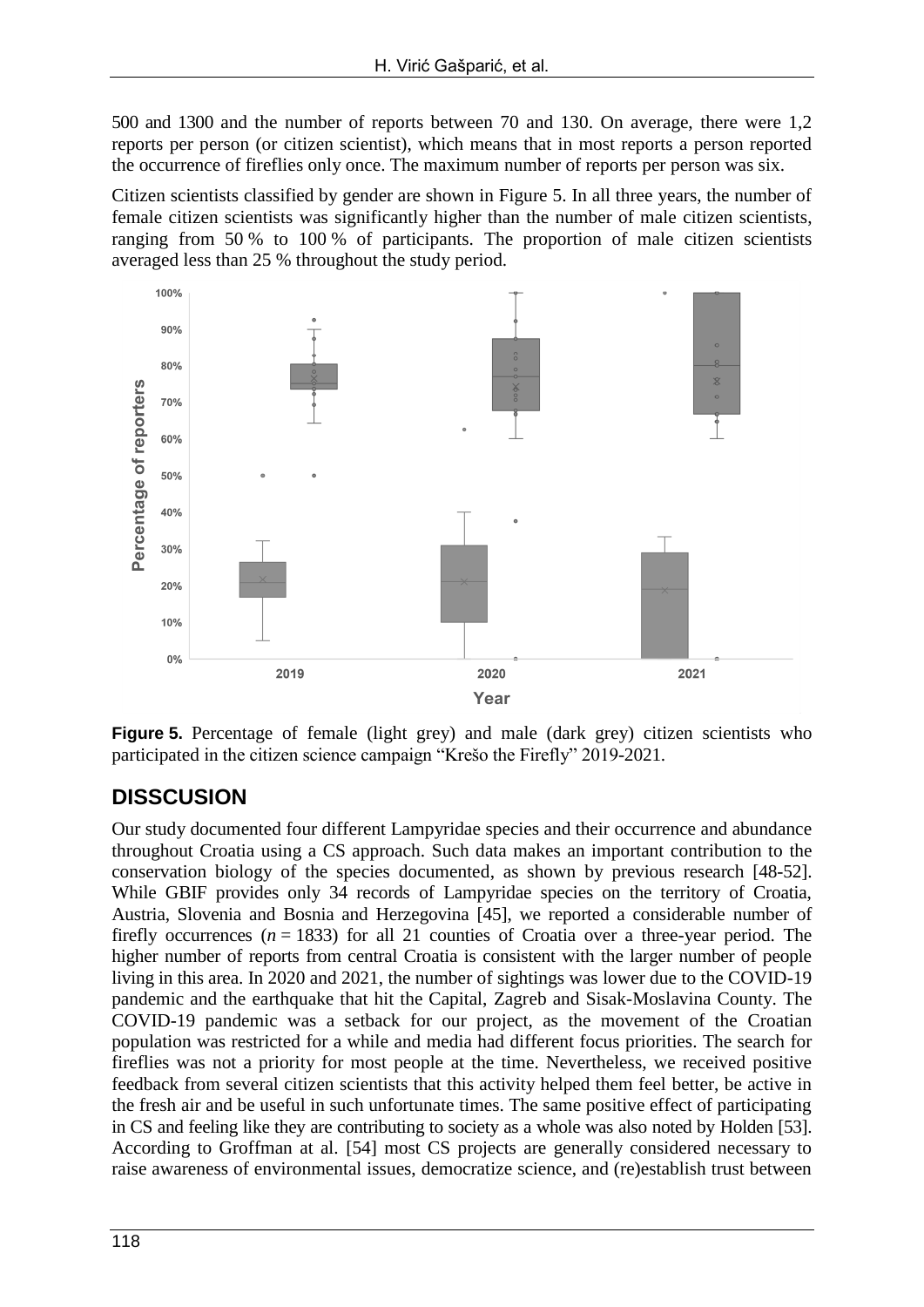science and society. Our project succeeded in involving Croatia as a whole and the media in the search for fireflies, as most people have fond memories of balmy summer nights filled with firefly light displays.

Most of engaged volunteers were female reporters. The same trend, with a greater proportion of female reporters, was noted in the invasive species case study by Crall et al. [55]. Studies by Kwak and Radler [56]; Underwood et al. [57], report that, similar to traditional survey modes, women respond in greater proportions in online surveys than men. During the project, we found that the campaign had little impact in some counties (Virovitica-Podravina, Vukovar-Syrmia, Požega-Slavonia, and Osijek-Baranja), which may have affected the results. The most likely reason is the older population in rural areas as well as the fact that these counties are affected by drastic depopulation trends. Limited access to the Internet and social networks is most probable reason why the CS campaign and media surrounding did not reach these counties sufficiently. A similar example of lower participation of rural areas in a CS projects was highlighted by Holden [53]. Research by Kwak, and Radler, Underwood et al. and Vaske et al. [56-58] has shown that demographic factors, including place of residence, influence people's attitudes and values toward scientific research. According to Loenen et al. [35], word of mouth and newspapers have been shown to work best for recruiting CS in rural areas. In our study, the primary focus for CS recruitment was the use of social media, while personal contacts and newspapers were limited sources. Researchers often use visual estimates to infer species frequency, and these estimates typically vary among observers [59-61]. In our study, most CS reported counting "the firefly" as only one specimen, while abundance was likely higher, which is consistent with the study by Crall et al. [55], who found that volunteers and professionals tended to under- or overestimate the number of different species differently. The highest abundance in the whole of Croatia was recorded in the most densely populated areas with the highest number of young people actively involved in social networks. According to Stohlgren [62], standardised monitoring protocols established by professionals and tested under realistic field conditions can improve data quality and analyses. In our study, photographs submitted by volunteer reporters were often of low quality and locations were poorly described. Some material could not be used to identify lampyrids and some locations could not be plotted on the map produced. According to Crall et al. [55], photographing geolocated specimens may be better for verifying the accuracy of species identifications.

# **CONCLUSION**

The dataset documented in this study is a valuable source of information for the scientific community, especially in the fields of entomology, conservation biology, and ecology. New communication tools and social science research can help scientists interact more effectively with the public. In this study, we were able to collect a large amount of data on individual firefly locations in each of the 21 counties and abundance per site. The basic demographic profile showed higher female activity in more populated areas (capital and larger cities), which provides good insight into preparation of future strategies for targeting the project to more rural areas and the male portion of the population. More focus on diverse and specific habitats, as well as monitoring of environmental factors, would further complete the dataset. The data collected as part of "Krešo the Firefly", including the list of species occurring in Croatia, their abundance, locations, and original photographs, represent a high- quality dataset. Making these data available in open and machine-readable formats would certainly increase their reusability by other scientists and policy makers in Croatia, and ultimately help us protect and restore firefly diversity in Croatia. A collaboration with a team of experts from Biologer has already been established, and the transfer of the data into open databases according to the given specifications of their portal is underway. A data collection strategy for future research was also agreed upon. This research is a first attempt, at least in Croatia, to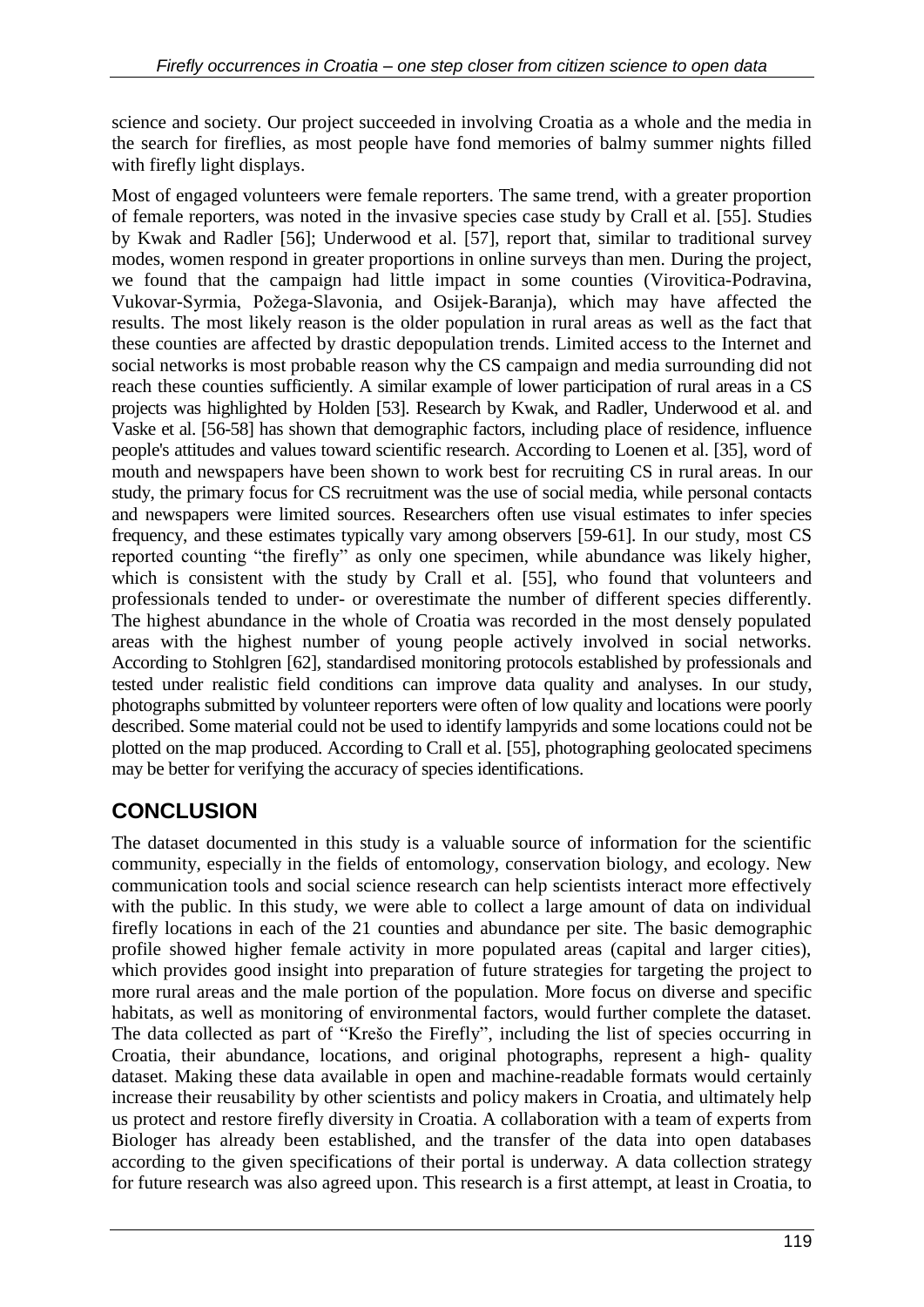focus on this sensitive, endangered, poorly distributed and low abundant taxa. Although further collections in a wider range of habitats would be of further benefit, these data have provided a better understanding of Croatian fireflies and a good foundation for future work on firefly biodiversity and conservation in this region.

## **ACKNOWLEDGMENTS**

We would like to thank all the volunteers and colleagues who contributed greatly to the development of the Citizen Science project "Krešo the Firefly" and to the data collection for the preparation of this article. A special thanks goes to all the media that were interested in the topic and helped in disseminating the project details.

This research is part of TODO project that has received funding from the European Union's Horizon 2020 research and innovation programme under grant agreement No 857592.

## **APPENDIX A**

Scientific television show "Znanstveni krugovi", shown on June 6, 2019, https://hrti.hrt.hr/api/api/ott/socialshare?target=copy&referenceId=438788155&channelRefer enceId=null&mobile=false&serie=false&operatorReferenceId=hrt.

# **APPENDIX B**

Scientific television show "Prometej" shown on April 4, 2021, https://hrti.hrt.hr/api/api/ott/socialshare?target=copy&referenceId=f3e18e43-6c07-8261-0f87- 6a2744b8f8d5&channelReferenceId=null&mobile=false&serie=false&operatorReferenceId=hrt.

# **APPENDIX C**



**Figure 6.** Poster "Krešo Krijesnica".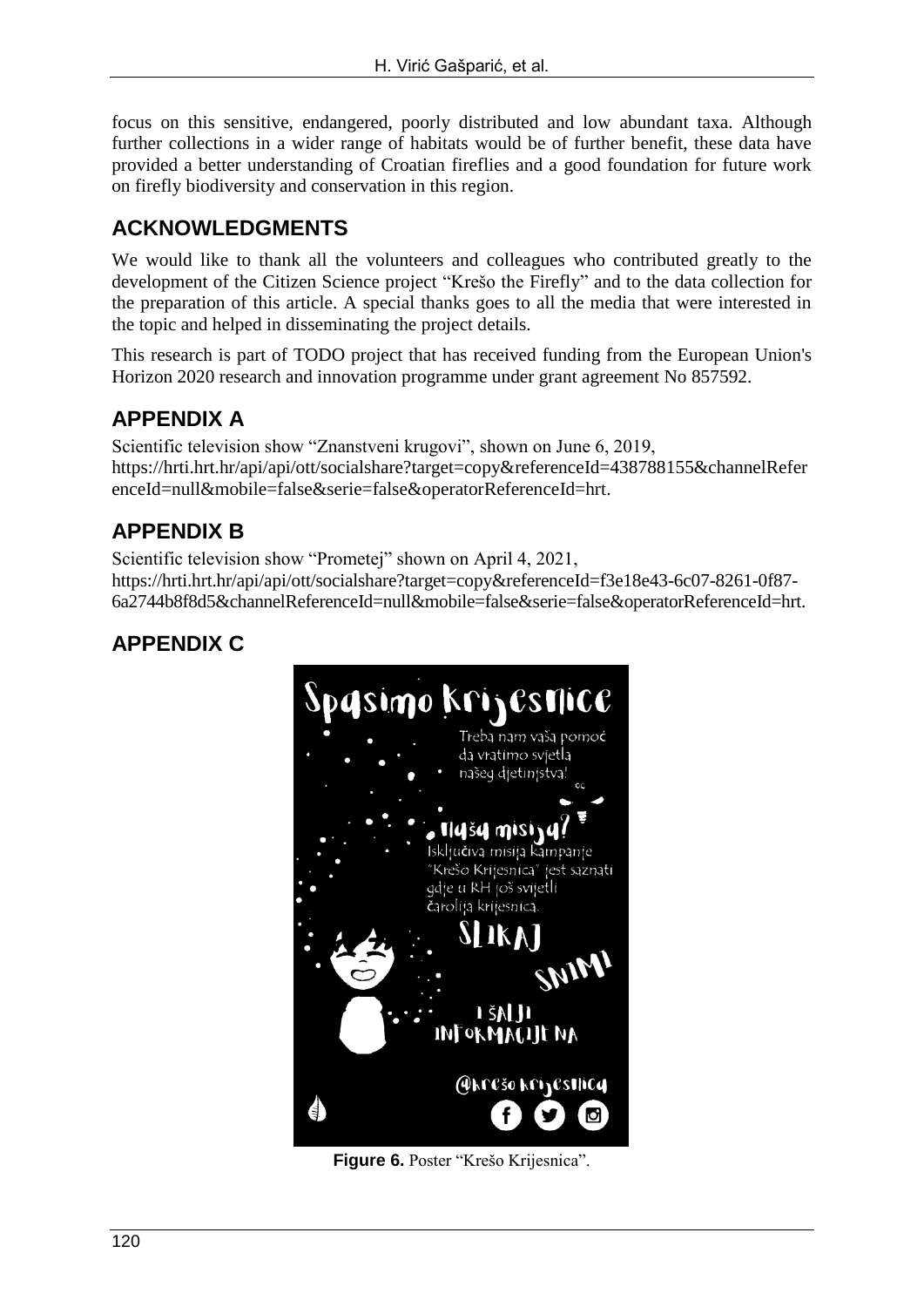## **REFERENCES**

- [1] Bale, J.S., et al.: *Herbivory in global climate change research: Direct effects of rising temperature on insect herbivores.* Global Change Biology **8**, 1-16, 2002, <http://dx.doi.org/10.1046/j.1365-2486.2002.00451.x>,
- [2] Cornelissen, T.: *Climate Change and Its Effects on Terrestrial Insects and Herbivory Patterns.* Neotropical Entomology **40**(2), 155-163, 2011, [http://dx.doi.org/10.1590/S1519-566X2011000200001,](http://dx.doi.org/10.1590/S1519-566X2011000200001)
- [3] Scherber, C., et al.: *Multi-factor climate change effects on insect herbivore performance.* Ecology and Evolution **3**(6), 1449-1460, 2013, <http://dx.doi.org/10.1002/ece3.564>,
- [4] Lloyd, J.E.: *Insect Bioluminescence*. In: Herring, P.S., ed.: *Bioluminescence in Action.* Academic Press, New York, 1978,
- [5] Lloyd, J.E.: *Sexual Selection in Luminescent Beetles*. In: Blum, M.S. and Blum, N.A., eds.: *Sexual Selection and Reproductive Competition in Insects.* Academic Press, New York, 1979,
- [6] Viviani, V.R.: *Fireflies (Coleoptera: Lampyridae) from south eastern Brazil: Habitats, Life History, and Bioluminescence*. Annals of the Entomological Society of America **94**(1), 129-45, 2001, [http://dx.doi.org/10.1603/0013-8746\(2001\)094\[0129:FCLFSB\]2.0.CO;2](http://dx.doi.org/10.1603/0013-8746(2001)094%5b0129:FCLFSB%5d2.0.CO;2),
- [7] Zahradnik, J.: *A Filed guide in colour to Insects.* Aventinum Publishing House, Prague, 1990,
- [8] Menéndez, R.: *How are insects responding to global warming?* Tijdschrift voor Entomologie **150**(2), 355-365, 2007,
- [9] De Cock, R.: *Biology and behaviour of European lampyrids*. In: Meyer-Rochow, V.B., ed.: *Bioluminescence in Focus-A collection of Illuminating Essays.* Research signpost, Kerala, 2009,
- [10]Geisthardt, M.: *Lampyridae*. In: Löbl, I. and Smetana, A., eds.: *Catalogue of Palaearctic Coleoptera, 4.* Apollo Books, Stenstrup, 2007,
- [11]Novák, M. and De Cock, R.: *Light in the darkness I: Some insights in Lampyridae from the Balkans from the Zagreb Museum of Croatia: Species of the genus Luciola Laporte, 1833.* In: Proceedings of 2017 International Firefly Symposium, Taipei, 2017,
- [12]De Cock, R. and Novák, M.: *Light in the darkness II: Some insights in Lampyridae from the Balkans from the Croatian Natural History Museum: Species of the genera Lampyris Geoffr., 1762, Phosphaenus Cast., 1833 and Lamprohiza Motsch., 1858.* In: Proceedings of 2017 International Firefly Symposium. Taipei, 2017.
- [13]Novák, M.; De Cock, R. and Day, J.: *Light in the darkness III: Some insights in Lampyridae from the Balkans from the Croatian Natural History Museum: Genetic results and notes on the Montenegrinian endemic Luciola novaki Müller, 1946*. In: Proceedings of 2017 International Firefly Symposium, Taipei, 2017,
- [14]Geisthardt, M.; Figueira, G.; Day, J.C. and De Cock, R.: *A review of Portuguese fireflies with a description of a new species, Lampyris iberica, sp. nov. (Coleoptera: Lampyridae)*. Heteropterus Revista de Entomología **8**(2), 147-154, 2008,
- [15]De Cock, R.: *Rare or simply overlooked? Practical notes for survey and monitoring of the small glow-worm Phosphaenus hemipterus (Coleoptera: Lampyridae)*. Belgian Journal of Zoology **130**(2), 93-101, 2000,
- [16]Guzmán Alvarez, J.R., and De Cock, R.: *The biology and distribution of glow-worms (Coleoptera: Lampyridae) in Spain*. The Lampyrid **1**, 22-31, 2011, [http://dx.doi.org/10.1016/j.diapre.2011.06.001,](http://dx.doi.org/10.1016/j.diapre.2011.06.001)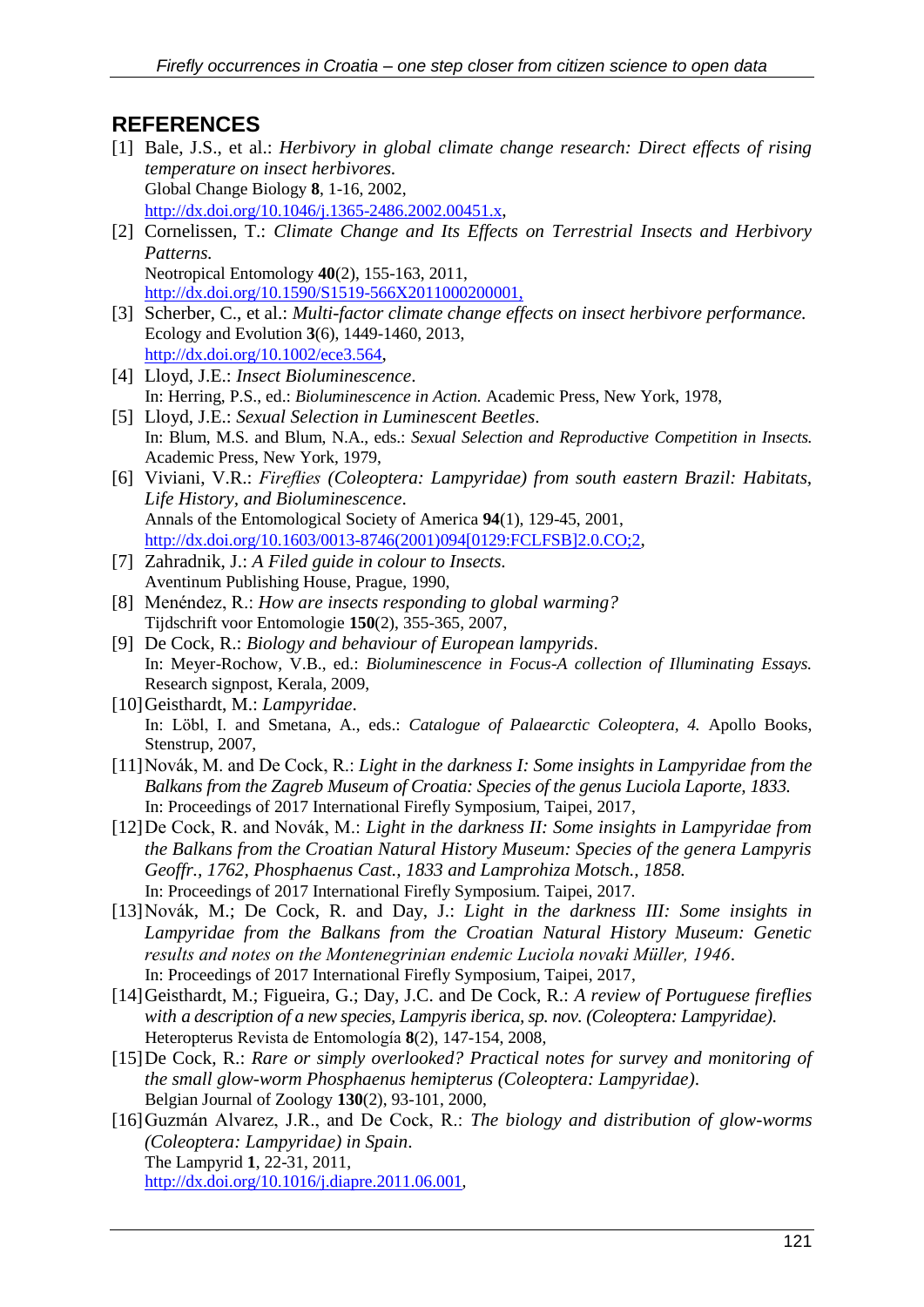- [17]De Cock, R. and Guzmán Alvarez, J.R.: *Methods and recommendations for surveying firefly glow-worms (Coleoptera: Lampyridae): a practical example from Southern Spain*. The Lampyrid **3**, 49-95, 2013, [http://dx.doi.org/10.3901/JME.2013.24.095,](http://dx.doi.org/10.3901/JME.2013.24.095)
- [18]De Cock, R.; Alves, H.N.; Oliveira, N.G. and Gomes, J.: *Fireflies and Glow-worms of Portugal*.

Aguas e Parque Bioológico de Gaia, Câmara Municipal de Vila Nova de Gaia, 2015,

[19]Silvertown, J.: *A new dawn for citizen science*. Trends in Ecology & Evolution **24**(9),467-471, 2009, <http://dx.doi.org/10.1016/j.tree.2009.03.017>,

- [20]Acorn, J.H.: *Entomological citizen science in Canada*. The Canadian Entomologist **149**(6), 774-785, 2017, <http://dx.doi.org/10.4039/tce.2017.48>,
- [21]Pocock, M.J.O. and Evans, D.M.: *The Success of the Horse-Chestnut Leaf-Miner, Cameraria ohridella, in the UK Revealed with Hypothesis-Led Citizen Science*. PLoS ONE **9**(1), e86226, 2014, <http://dx.doi.org/10.1371/journal.pone.0086226>,
- [22]Kampen, H., et al.: *Approaches to passive mosquito surveillance in the EU*. Parasites Vectors **8**(9), 1-13, 2015, [http://dx.doi.org/10.1186/s13071-014-0604-5,](http://dx.doi.org/10.1186/s13071-014-0604-5)
- [23]Dennis, E.B., et al.: *Using citizen science butterfly counts to predict species population trends*. Conservation Biology **31**(6), 1350-1361, 2017, [http://dx.doi.org/10.1111/cobi.12956,](http://dx.doi.org/10.1111/cobi.12956)
- [24]Picchi, M.S., et al.: *Fireflies and land use in an urban landscape: the case of Luciola italica L. (Coleoptera: Lampyridae) in the city of Turin*. Journal of Insect Conservation **17**(2), 797-805, 2013, [http://dx.doi.org/10.1007/s10841-013-9562-z,](http://dx.doi.org/10.1007/s10841-013-9562-z)
- [25]Sutherland, W. J., et al.: *A horizon scan of global conservation issues for 2014*. Trends in Ecology & Evolution **29**(1), 15-22, 2014, [http://dx.doi.org/10.1016/j.tree.2013.11.004,](http://dx.doi.org/10.1016/j.tree.2013.11.004)
- [26]Hölker, F.; Wolter, C.; Perkin, E.K. and Tockner, K.: *Light pollution as a biodiversity threat*. Trends in Ecology & Evolution **25**(12), 681-682, 2010, [http://dx.doi.org/10.1016/j.tree.2010.09.007,](http://dx.doi.org/10.1016/j.tree.2010.09.007)
- [27]Avalon, C.S.; Owens, S. and Lewis, M.: *The impact of artificial light at night on nocturnal insects: A review and synthesis.* Ecology and Evolution **8**, 11337-11358, 2018, [http://dx.doi.org/10.1002/ece3.4557,](http://dx.doi.org/10.1002/ece3.4557)
- [28]Barlow, J., et al.: A*nthropogenic disturbance in tropical forests can double biodiversity loss from deforestation*. Nature **535**, 144-147, 2016, [http://dx.doi.org/10.1038/nature18326,](http://dx.doi.org/10.1038/nature18326)
- [29]Gonçalves-Souza, D.; Verburg, P.H. and Dobrovolski, R.: *Habitat loss, extinction predictability and conservation efforts in the terrestrial ecoregions*. Biological Conservation **246**, No. 108579, 2020, [http://dx.doi.org/10.1016/j.biocon.2020.108579,](http://dx.doi.org/10.1016/j.biocon.2020.108579)
- [30]Cronin, T.W.; Järvilehto, M.; Weckström, M. and Lall, A.B.: *Tuning of photoreceptor spectral sensitivity in fireflies (Coleoptera: Lampyridae).* Journal of Comparative Physiology A 186, 1-12, 2000, [http://dx.doi.org/10.1007/s003590050001,](http://dx.doi.org/10.1007/s003590050001)
- [31]Stanger-Hall, K.F., et al.: *The evolution of sexual signal modes and associated sensor morphology in fireflies (Lampyridae, Coleoptera).* Proceedings of the Royal Society B: Biological Sciences **285**(1871), No. 20172384, 2018, [http://dx.doi.org/10.1098/rspb.2017.2384,](http://dx.doi.org/10.1098/rspb.2017.2384)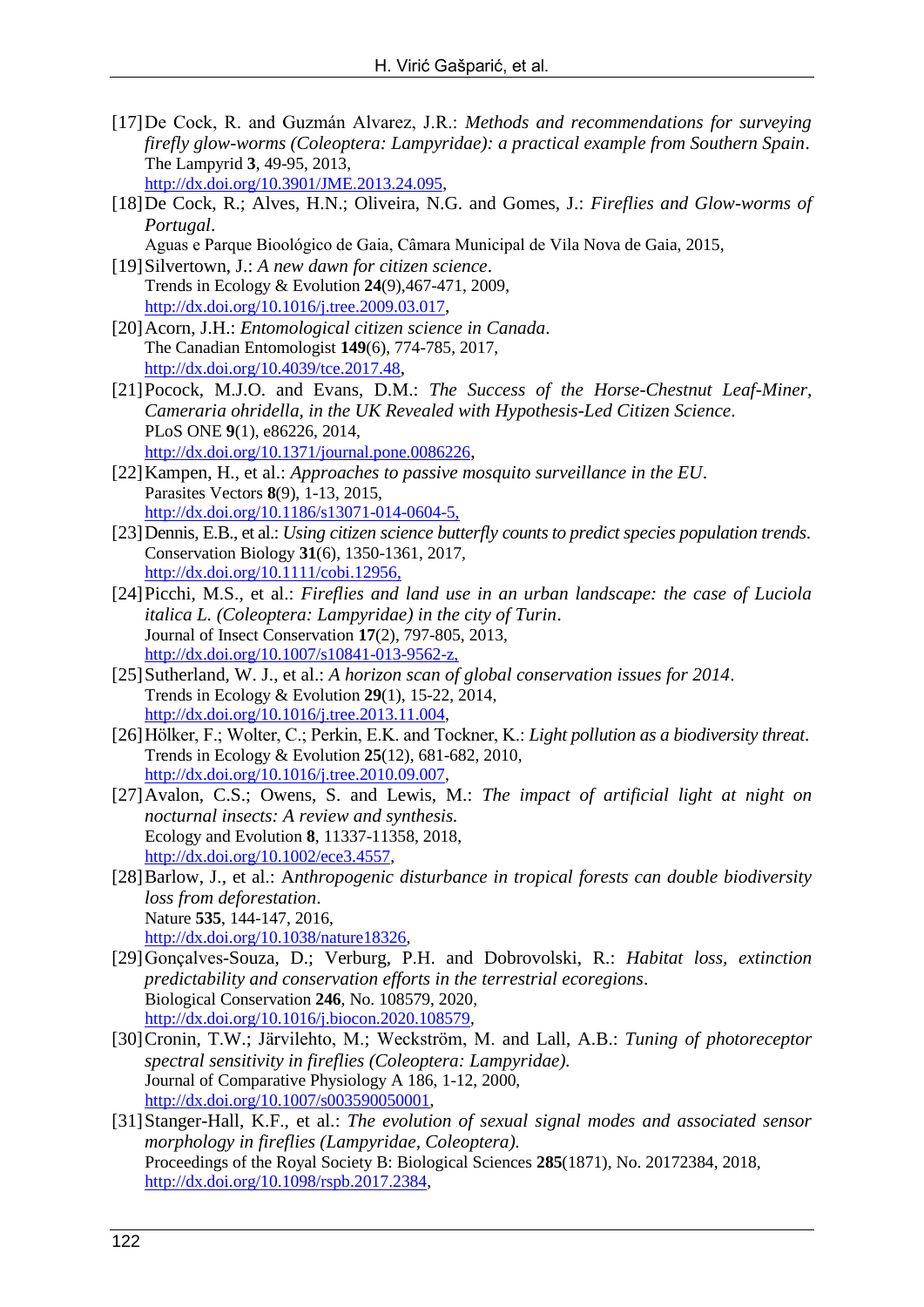- [32]Welle Donker, F. and van Loenen, B.: *How to assess the success of the open data ecosystem?* International Journal of Digital Earth **10**(3), 284-306, 2017, [http://dx.doi.org/10.1080/17538947.2016.1224938,](http://dx.doi.org/10.1080/17538947.2016.1224938)
- [33]Sunlight Foundation: *Ten Principles for Opening Up Government Information* [https://sunlightfoundation.com/policy/documents/ten-open-data-principles,](https://sunlightfoundation.com/policy/documents/ten-open-data-principles) accessed 14<sup>th</sup> February 2022,
- [34]Welle Donker, F.; van Loenen, B. and Bregt, A.K.: *Open Data and Beyond.* ISPRS International Journal of Geo-Information **5**(4), 48, 2016, [http://dx.doi.org/10.3390/ijgi5040048van,](http://dx.doi.org/10.3390/ijgi5040048van)
- [35]Loenen, B. et al.: *Towards an open data research ecosystem in Croatia*. In: Virkar, S., et al., eds.: InternationalConference EGOV-CeDEM-ePart, CEUR, 2020,
- [36]Zdjelar, R.; Musa, A. and Žajdela Hrustek, N.: *Open data availability in Croatian local government: Improving the quality of life.* The Smart Cities and Regional Development Journal **5**(3), 21-40, 2021,
- [37]Bonney, R., et al.: *Next steps for citizen science*. Science **343**, 1436-1437, 2014, [http://dx.doi.org/10.1126/science.1251554,](http://dx.doi.org/10.1126/science.1251554)
- [38]iNaturalist.org: *iNaturalist Research-grade Observations.* [http://dx.doi.org/10.15468/ab3s5x,](http://dx.doi.org/10.15468/ab3s5x)
- [39]The International Barcode of Life Consortium: *International Barcode of Life project.* [http://dx.doi.org/10.15468/inygc6,](http://dx.doi.org/10.15468/inygc6)
- [40]de Vries, H. and Lemmens M.: *Nature data from around the World.* [http://dx.doi.org/10.15468/5nilie,](http://dx.doi.org/10.15468/5nilie)
- [41]naturgucker.de: *naturgucker*. [http://dx.doi.org/10.15468/uc1apo,](http://dx.doi.org/10.15468/uc1apo)
- [42]European Bioinformatics Institute: *INSDC Sequences*. European Nucleotide Archive (EMBL-EBI), 2021, [http://dx.doi.org/10.15468/sbmztx,](http://dx.doi.org/10.15468/sbmztx)
- [43]Slieker, F.J.A.; van der Es.H.; Andeweg, R. and Langeveld, B.W.: *Specimens*. Natural History Museum Rotterdam, 2022 [http://dx.doi.org/10.15468/kwqaay,](http://dx.doi.org/10.15468/kwqaay)
- [44]Biologiezentrum Linz Oberoesterreich: *Biologiezentrum Linz*. [http://dx.doi.org/10.15468/ynjblx,](http://dx.doi.org/10.15468/ynjblx)
- [45]Global Biodiversity Information Facility: *Free and open access to biodiversity data*. [https://www.gbif.org,](https://www.gbif.org/) accessed 18<sup>th</sup> February 2022,
- [46]R Core Team: *R: A language and environment for statistical computing*. R Foundation for Statistical Computing, Vienna, 2020, [https://www.R-project.org,](https://www.r-project.org/)
- [47]QGIS Development Team: *QGIS Geographic Information System 3.10.7.* Open Source Geospatial Foundation Project 2021, [http://qgis.osgeo.org,](http://qgis.osgeo.org/)
- [48]Hames, R.S., et al.: *Effects of forest fragmentation on tanager and thrush species in eastern and western North America*. In: George, L. and Dobkins, D.S., eds.: *The Effects of Habitat Fragmentation on Birds in Western Landscapes: Contrasts with Paradigms from the Eastern United States.* Cooper Ornithological Society, 2002,
- [49]Hames, R.S., et al.: *Adverse effects of acid rain on the distribution of the wood thrush Hylocichla mustelina in North America*. Proceedings of the National Academy of Sciences **99**: 11235-11240, 2002, [http://dx.doi.org/10.1073/pnas.172700199,](http://dx.doi.org/10.1073/pnas.172700199)
- [50]Cooper, C.B.; Hochachka, W.M.; Butcher, G. and Dhondt, A.A.: *Season and latitudinal trends in clutch size: Thermal constraints during laying and incubation.* Ecology **86**, 2018-2031, 2005, [http://dx.doi.org/10.1890/03-8028,](http://dx.doi.org/10.1890/03-8028)